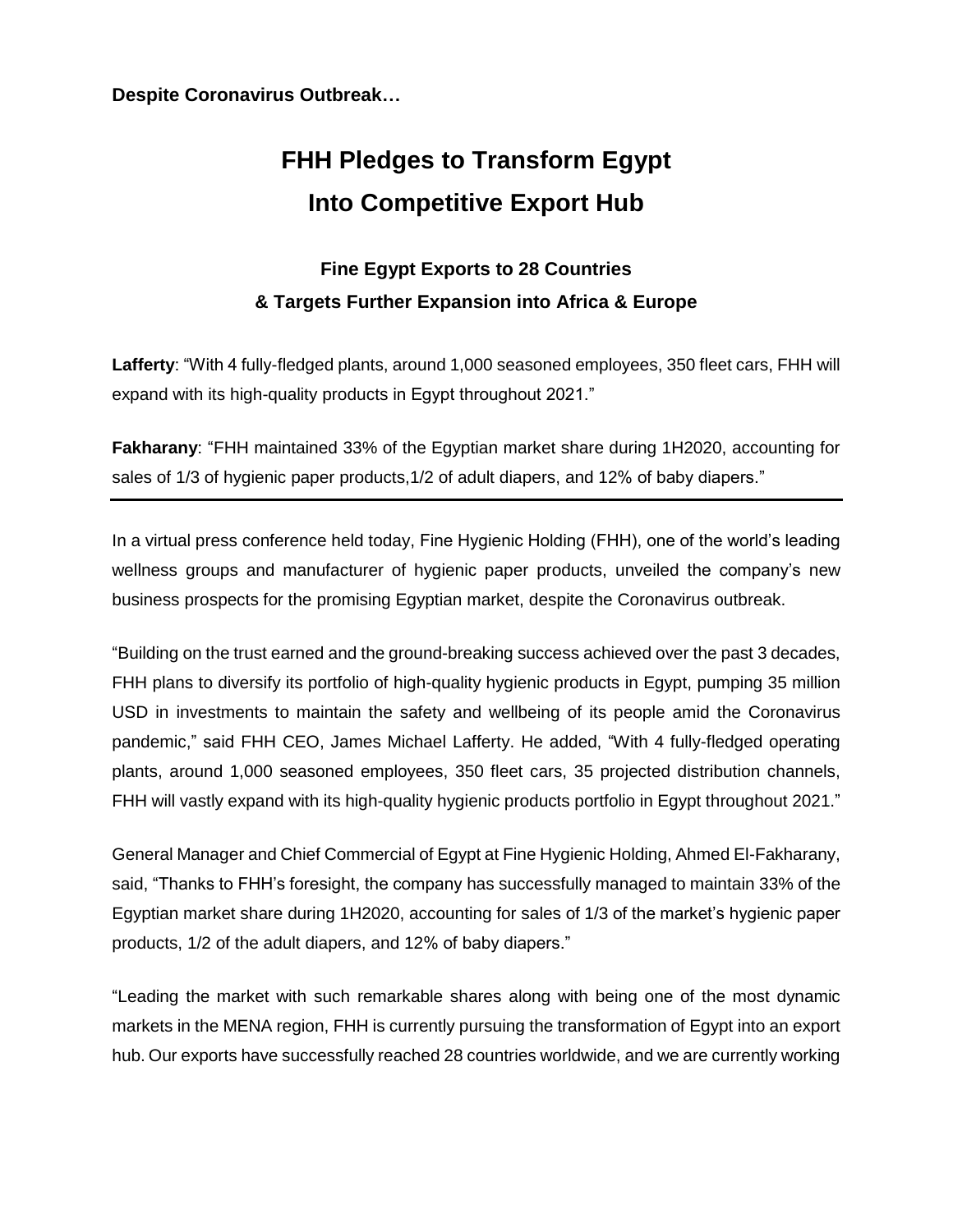on expanding to a number of African and European countries that have inked trade agreements with Egypt," stated EI-Fakharany.

Since its inception and long before the pandemic, FHH has consistently invested in R&D to safeguard its customers and their families against infection. The company allocates a huge amount of its profit to complement its innovative hygienic products with cutting-edge technologies, raising the bar for other players while maintaining its prominent position in the wellness segment. Most recently FHH's revolutionary innovations have come to light with Fine Guard face masks, gaining recognition for their innovative anti-viral technology that kills 99.9% of Coronavirus from world-renowned institutions like The Free University of Berlin, RWTH Aachen University's Institute of Textile Technology, the University of Arizona along with the Medical Wellness Association.

FHH's R&D operations focus not only on adopting new, advanced technologies, but also center around the addition of user-friendly and economical features. Recently, the company was proud to launch Fine Duetto Kitchen Towels in the Egyptian market, giving consumers the most value for money, while highlighting FHH's pioneering position in terms of innovation and consumer care. Fine's one-of-a-kind design optimizes the advantage of wasted space, and rather than an empty carton, Fine Duetto Kitchen Towels come with an additional and free small roller of kitchen towels in the center.

Throughout the first wave of coronavirus outbreak, FHH has meticulously followed a prodigious, pre-set crisis management plan. The strategy aimed at maintaining full operational capacity in Egypt, mitigating any shortage of supply by stockpiling raw materials ahead of time, while diversifying suppliers in advance. As an "Employer of Choice" which thoroughly preserves the health and wellbeing of its teams, FHH has augmented strict precautionary measures for both employees inside the factory and outsider visitors.

Along with retaining proper production and HSE processes, FHH has also been committed to subsidizing the State's endeavors in fighting Coronavirus. Accordingly, FHH has established a 2 Million USD COVID-19 Relief Fund to provide aid to the communities encompassing FHH's operations across the MENA region. In Egypt, FHH has provided Abbassia Fever Hospital with a sizable donation of the much-needed sterilized tissues. The donation took place across several phases to fulfill the needs of the hospital.

It is worth mentioning that FHH is considering an Initial Public Offering (IPO) on the London Stock Exchange (LSE) in 2021/2022.